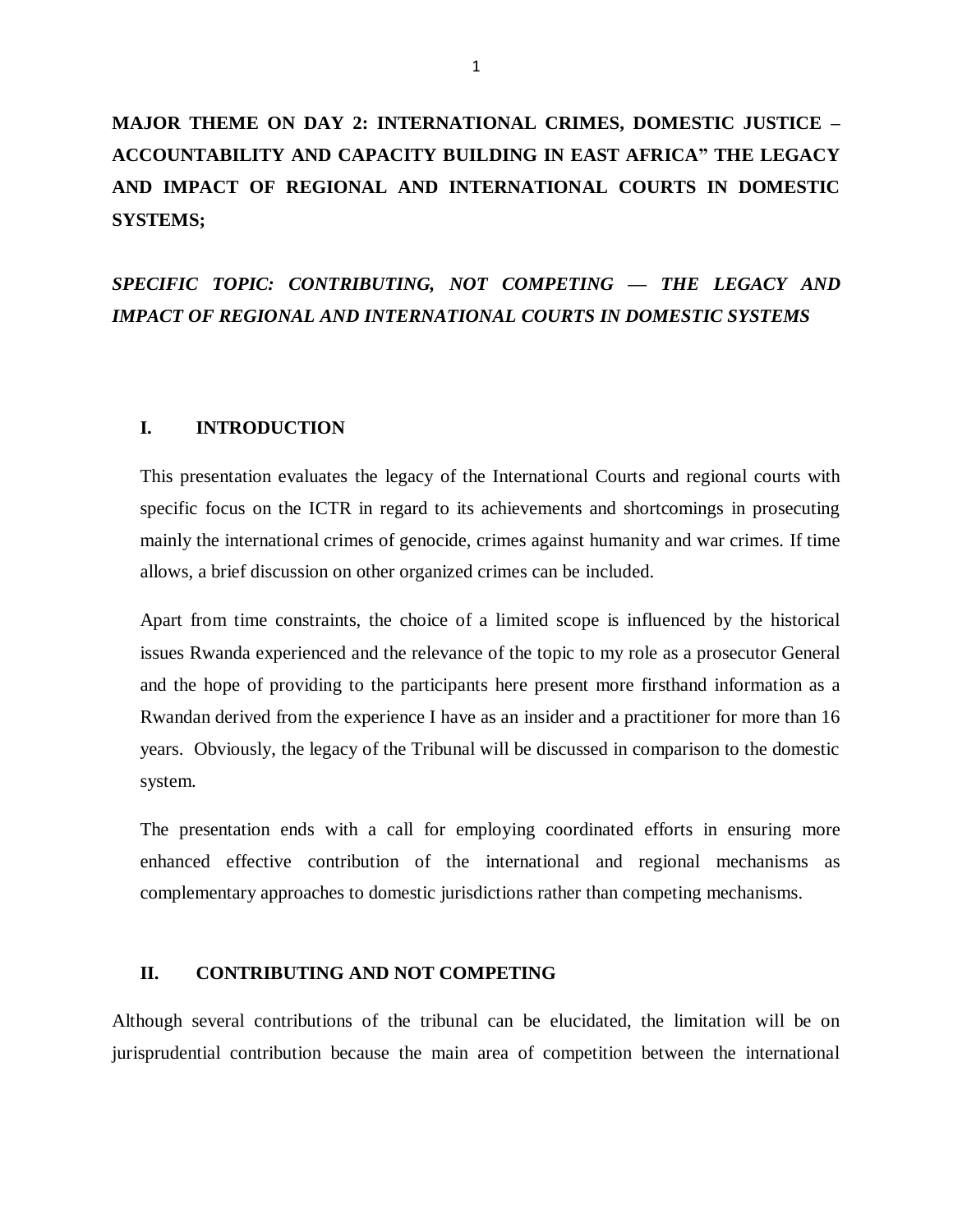mechanisms and domestic courts would be in prosecuting genocide suspects.<sup>1</sup> It is further important to note that the entire case law of the ICTR cannot be examined in the context of the 8 minutes discussion allocated to panelists. However, some exemplary cases of high profile defendants shall be dealt with in order to demonstrate the contribution of the Tribunal's jurisprudence to bringing justice to Rwanda. The selected cases are groundbreaking either for their contribution to the development of international criminal law or for their role in clarifying the organization and the execution of the genocide. Their jurisprudential legacy is the principal subject discussed below;

### **a) The case of Jean paul Akayesu**

 $\overline{a}$ 

This case is important because it was the first trial in which an international tribunal was called upon to interpret the definition of genocide contained in the Genocide Convention. The court based its findings on Article 2(2) of the ICTR Statute which is drawn verbatim from Articles II and III of the Genocide Convention. In the Akayesu case, the ICTR had to do pioneering work in interpreting the elements of the crime of genocide.

Apart from elucidating the elements of this offence, this case was also groundbreaking for its affirmation of rape and other forms of sexual violence which were common during the genocide as constituent acts of genocide. The trial chamber found that rape and sexual violence constitute serious bodily or mental harm which, if committed with the requisite intent to destroy a protected group, amount to the crime of genocide. In the Akayesu trial, the ICTR, expressly mentioned that sexual assault formed an integral part of the process of destroying the Tutsi ethnic group and that rape was systematic and had been perpetrated against Tutsi women only, manifesting the specific intent required for those acts to constitute genocide.

This finding was widely commended270 and was adopted in the subsequent jurisprudence of the Tribunal. It may be regarded as well-established case law today.

 $1$ . The visible area for international and domestic criminal systems to compete would be in apprehending, prosecuting and trying suspects of international crimes.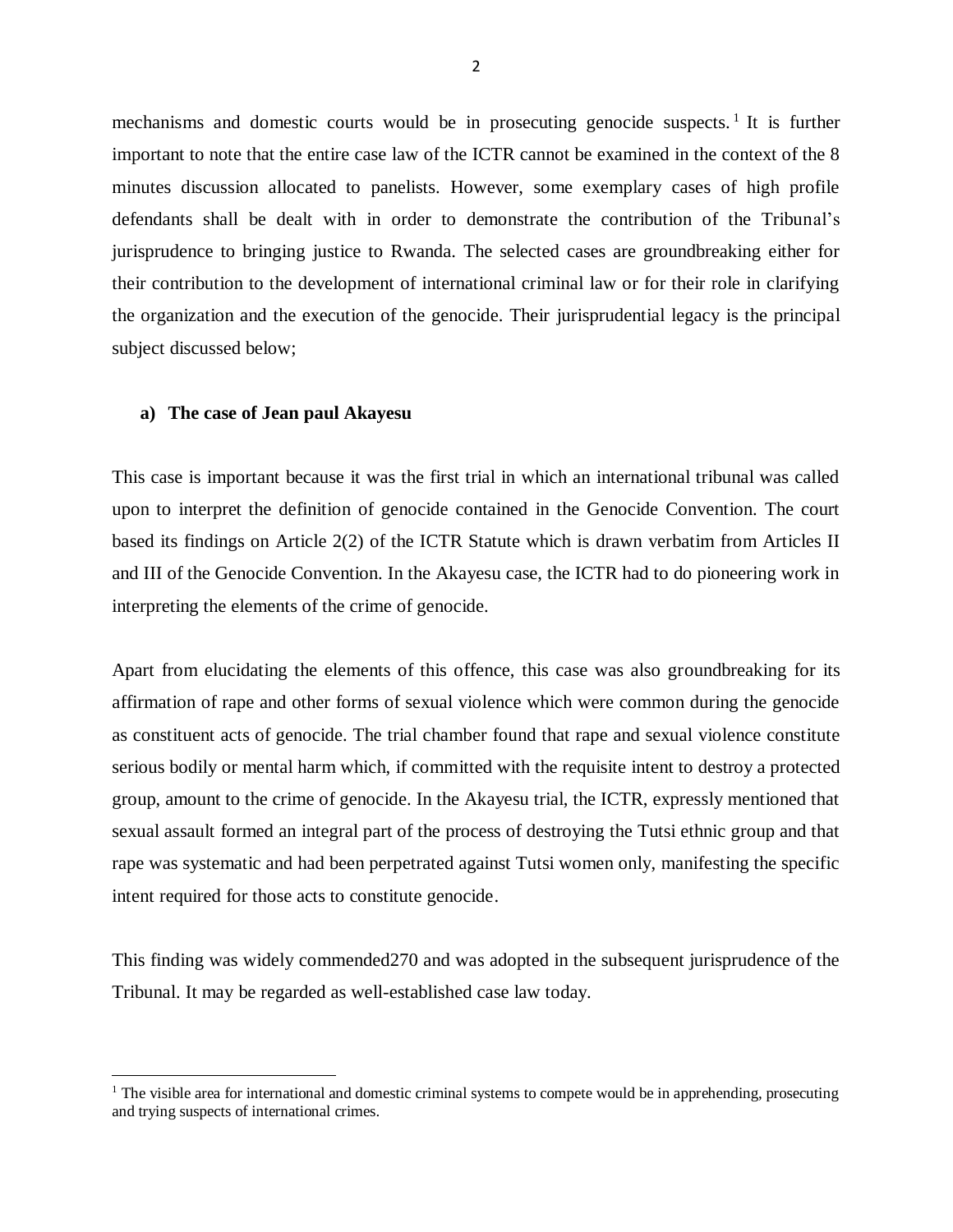### **b) The case of Jean Kambanda**

Kambanda's guilty plea and subsequent conviction marked not only the first time under international law that a former head of government was convicted of genocide, but also that an accused person acknowledged his guilt for genocide before an international criminal tribunal. Notwithstanding his guilty plea which, importantly, recognised that genocide had occurred in Rwanda, the Tribunal sentenced him to life imprisonment on 4 September 1998.

This judgment that was pronounced on such a high ranking official is significant because it reaffirmed the principle under international law that no individual enjoys immunity for such crimes on account of their official position. The Kambanda case thus indisputably backs up the motives in establishing the Tribunal. It expressed a profound condemnation of the overwhelming scale of atrocities committed in Rwanda and established the certainty that impunity for such crimes was no longer tolerable, hence the replacement of a culture of impunity with accountability.

### **c) The case of Nahimana, Barayagwiza and Ngeze**

Also noteworthy were the ICTR prosecutions of Ferdinand Nahimana, the former director of the 'hate-radio' station, Radio Television Libre des Mille collines (RTLM), Hassan Ngeze, the former owner and editor-in-chief of the 'extremist' Kangura newspaper and Jean-Bosco Barayagwiza, the former director of political affairs in the Rwandan ministry of foreign affairs, RTLM official and founding member of Coalition pour la Défence de la République (CDR). The ICTR consolidated the indictments of these three men into a single trial, commonly referred to as 'The Media Case.'

The trial chamber found that Ferdinand Nahimana, Jean Bosco Barayagwiza and Hassan Ngeze were guilty of conspiracy to commit genocide, genocide, direct and public incitement to commit genocide, as well as the crimes against humanity of persecution and extermination.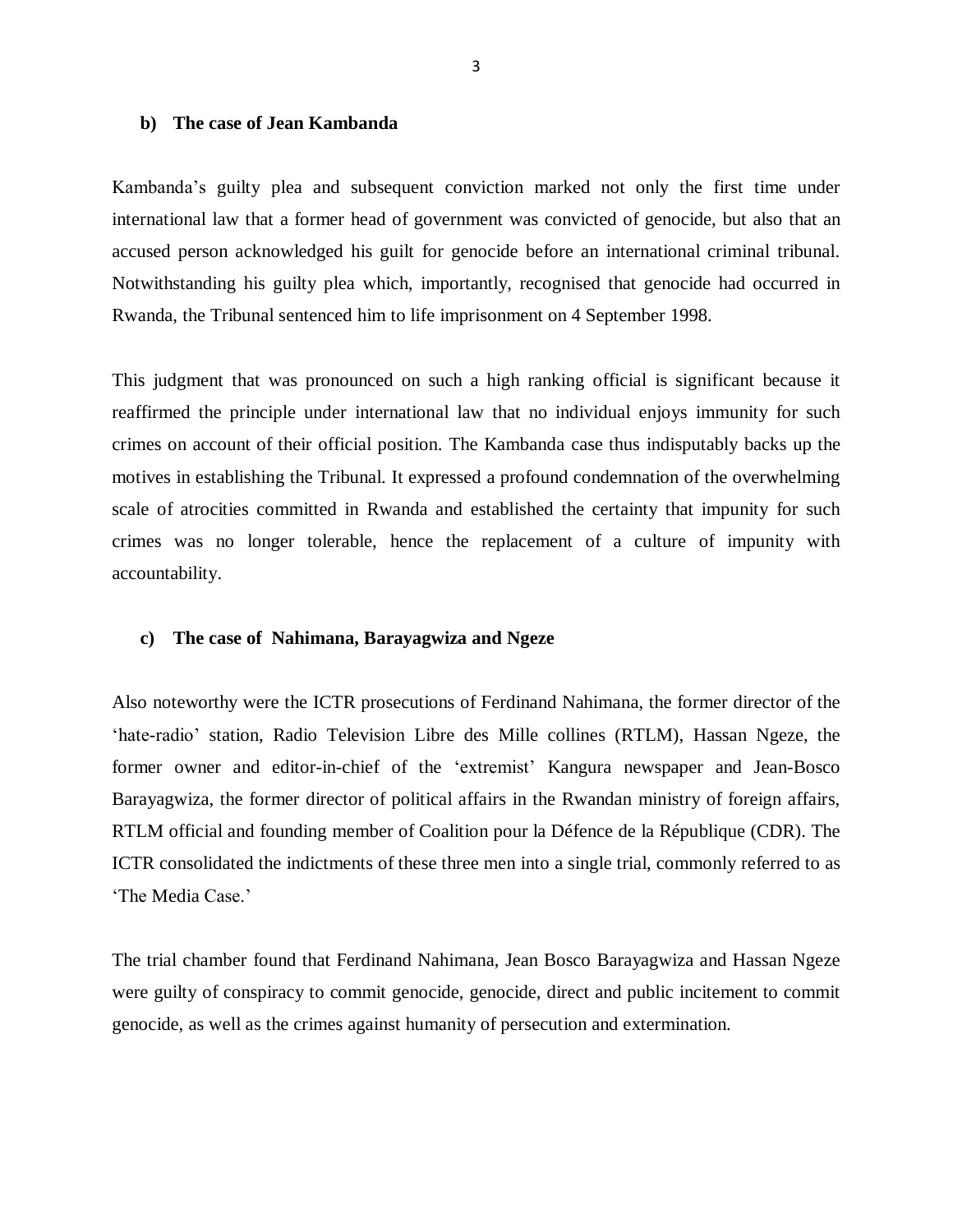Since the conviction of Julius Streicher at Nuremberg, the ICTR media case was the first ever conviction concerning hate speech in the media before an international tribunal. It was also the first time an international tribunal convicted defendants for the crime of incitement to genocide. The ICTR set a test for distinguishing statements protected by virtue of freedom of expression, from incitement to genocide, which is not protected by freedom of expression. Put differently, this famous case addressed the boundary between the right guaranteed under international law to freedom of expression and incitement to serious international crimes. Hate speech is not protected speech under international law. In fact, states have an obligation under international law to prohibit any advocacy for national, ethnic, racial or religious hatred that constitutes incitement of discrimination, hostility or violence

This case raises important principles concerning the role of the media which have not been addressed at the level of international criminal justice since Nuremberg. Mainly, the Tribunal clarified the scope of the elements of incitement to genocide. This case law also clarified that hate speech can amount to persecution where it is done on discriminatory grounds or targeting a population on the basis of ethnicity. The power of the media to create and destroy fundamental human values thus calls for accountability. Reasonably, the chamber ruled that **'**without a firearm, machete or any physical weapon, these media statements caused the deaths of thousands of innocent civilians.'

### **d) The case of Colonel Bagosora**

The colonel failed in his duty to prevent or punish his surbodinates for the crimes that were directed mainly against Tutsi civilians and moderate Hutu. In the judgment, he was convicted of crimes committed during the genocide, based on both direct and superior responsibility. This was pursuant to the fact that he exercised effective control over the armed forces and had the requisite knowledge of his subordinates' crimes.

The relevance of this case is that it confirms the notion of 'command responsibility', particularly of superiors who often hide away from the scene of the crime, yet use other people as human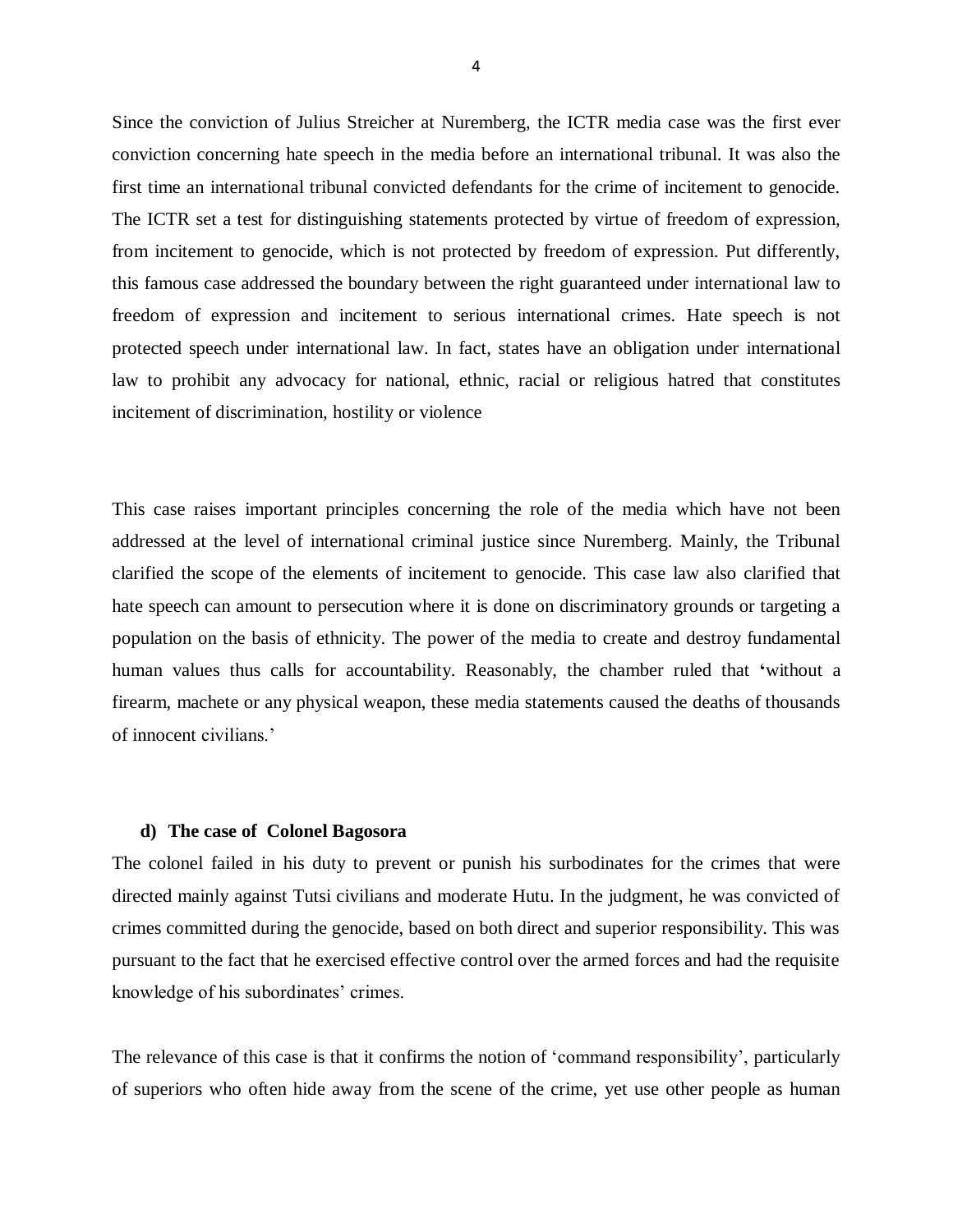instruments or who commit crimes through their surbodinates. The fact that the acts were committed by the surbodinates does not relieve the commander of criminal responsibility if he knew or had reason to know that the surbodinates were about to commit such acts or did not punish the perpetrators thereof. Nevertheless, command responsibility is entrusted not solely to persons with a military background but civilians too can be accused and convicted of superior responsibility as evidenced in the case of Nyiramasuhuko, a female civilian who held a high post in the government.

The significance of this case of Pauline Nyiramasuhuko<sup>2</sup> specifically lies in the fact that it was an important clarification of the doctrine of superior responsibility outside the military context, extending its reach to the civilian work place too. Nyiramasuhuko was therefore held liable as a superior for the acts carried out by the surbodinates over whom she was found to have had legal control.

### **e) The case of Ntagerura, Bagambiki, and Imanishimwe**

The accused persons held high positions in during the genocide period. Ntagerura was the minister of transport and communications in the interim government. Bagambiki was the préfet of Cyangugu, and Lieutenant Imanishimwe was the acting commander of the Cyangugu military camp. The prosecutor accused Ntagerura and others of genocide under Article 2 of the Statute, complicity in genocide, killing and causing serious bodily or mental injuries to members of the Tutsi group, crimes against humanity like murder, extermination, imprisonment, and torture in Article 3 of the Statute.

However, the trial chamber found that the operative paragraphs underpinning the charges against Ntagerura and Bagambiki, as well as the charges themselves, were unacceptably vague. It further found that the formulation of the counts in the Bagambiki case were problematic because the counts did not clearly identify whether Bagambiki and co-accused were being charged as principals or as accomplices, nor did they specify what particular form of complicity was charged. And as a result they were acquitted on all counts in the indictments, mainly genocide, complicity in genocide and crimes against humanity, and the court ordered for their immediate release from detention on 25 February 2004, with judge Williams dissenting in the Bagambiki

 $\overline{\phantom{a}}$ 

<sup>2</sup> The former minister of women and family welfare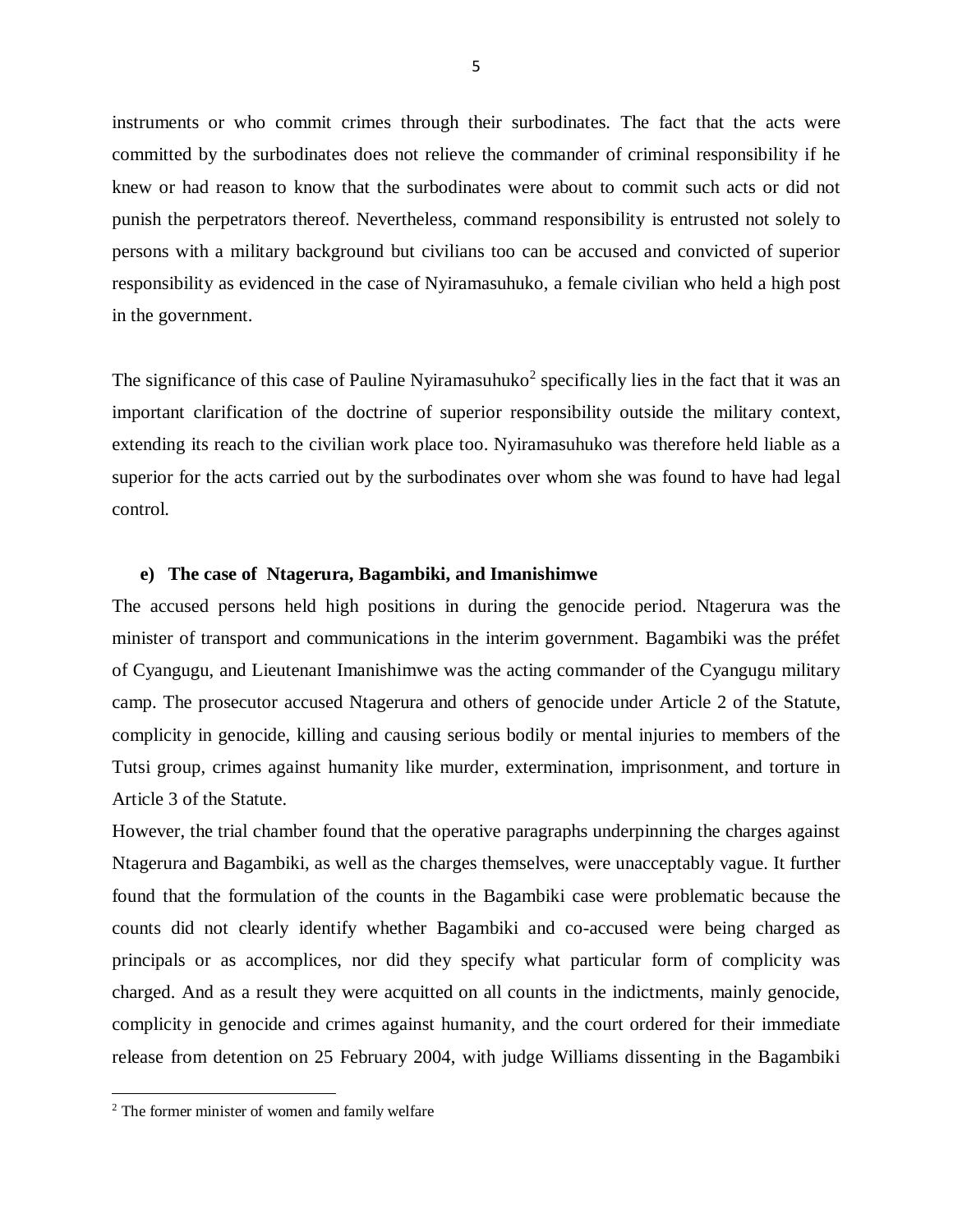case. Yet, the co-accused Imanishimwe was found guilty of genocide, crimes against humanity of extermination, murder, torture, imprisonment, and war crimes and was sentenced to 27 years' imprisonment, later reduced to 12 years on appeal on 7 July 2006. On 8 August 2011, he was released after serving his sentence in Mali.

This case of acquittal serves as a lesson for states and the international community not to regard all acquittals as partiality or failure of the Tribunal but instead to consider the Tribunal to have succeeded in dispensing justice. The case sends a message that an impartial court must seek fair justice for both victims and suspects and not only convict defendants. Although the acquittal triggered controversy, the case law demonstrates the ICTR's independence and attentiveness to matters of due process and the procedural rights of defendants. Importantly even if the trial resulted in an acquittal, the case law still remains relevant because it established considerable facts regarding the genocide and still creates a significant historical record. It is important to note that acquittals do not mean that crimes were not committed in the alleged provinces or areas where the accused persons operated; actually the detailed judgments could establish many facts about the human rights violations that occurred in those areas.

### **Interim conclusion**

The discussion above reaffirms that the international tribunal contributed to dispensing justice in a complementary manner with the Rwanda domestic systems, particularly Gacaca and National courts rather than competing**.**

For instance in a period of 10 years, right from the pilot phase, Gacaca registered tremendous success in dealing with 1,958,634 genocide cases by the year 2012 when it closed, using 29,665,828,092 Rwandan francs (about 52 million USD). In the same year of closure, the ICTR had handed down judgments to only 75 individuals in eighteen years after its establishment with an annual budget of around \$270 million USD, yet the domestic courts in Rwanda, had tried more than 15,000 suspects in the same period as the Tribunal using \$17 million USD. A separate budget for national courts on genocide trials indicates that 17 million USD from the whole judiciary's budget had been used in a period of seventeen years.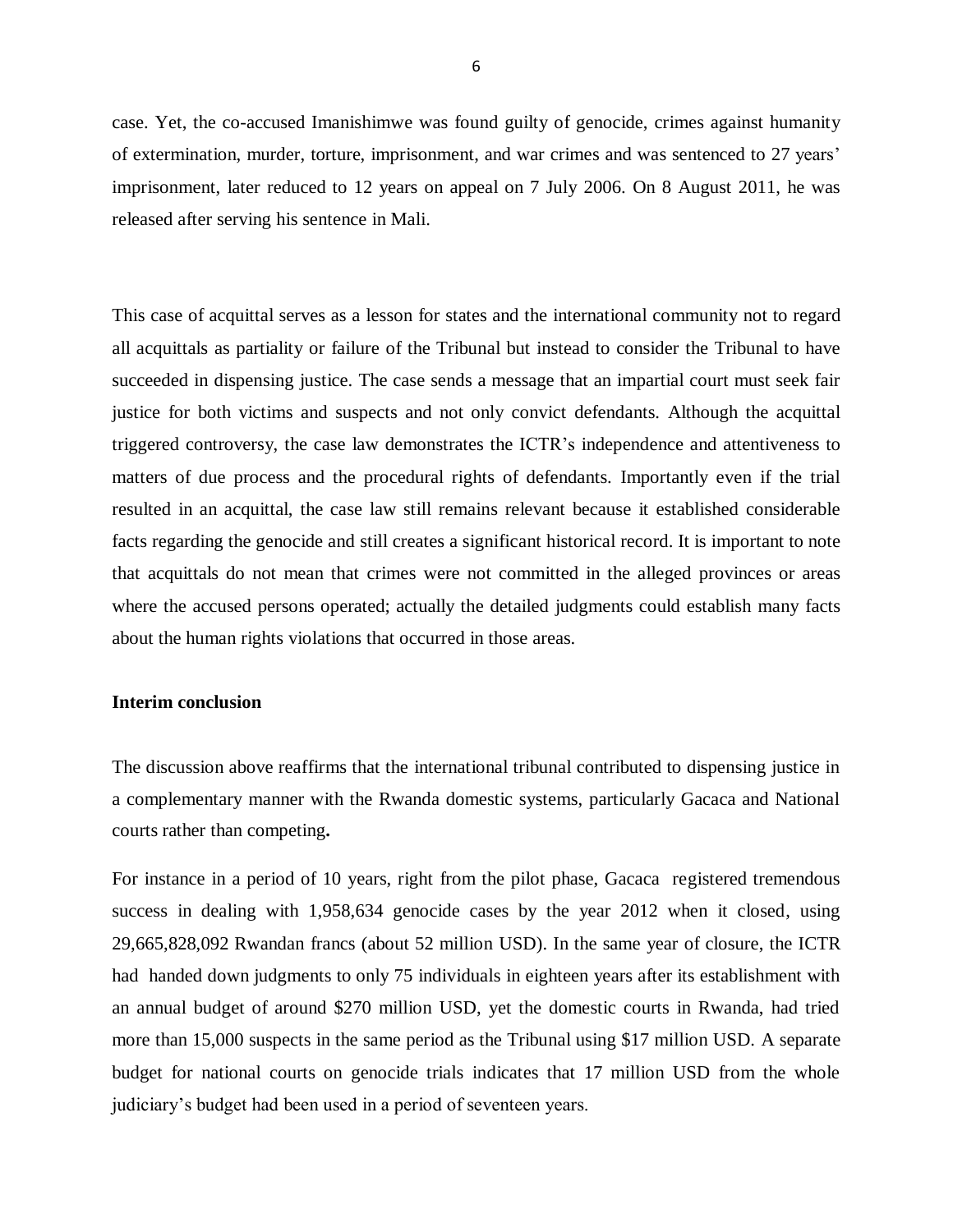On average, Gacaca trials cost 50 USD per suspect and tried almost two million cases, while the ICTR tried 75 in eighteen years at a cost over 20 million USD per suspect.

Consequently, the slow pace of the ICTR and national courts' trials impacts on the right of suspects to be tried without undue delay. This divergence shows that classical justice is slow and limited capacity wise.

Some of these trials in Rwanda domestic systems resulted into acquittals, property reparations, imprisonment and some sentences being commuted to community service as an alternative to imprisonment.

Consequently, the Tribunal has faced criticism and complaints for the huge budget in relation to Rwandan mechanisms while various genocide suspects, whether officially indicted by the ICTR or not, are able to live freely in many countries. Certainly, it is not possible for the ICTR to bring to trial all genocide suspects, but the most the Tribunal could do was to try only high level perpetrators just like other international mechanisms. The Tribunal's legacy should therefore be evaluated not in terms of 'numbers tried' but in terms of the 'important lessons' from the trials. Actually, the ICTR trials have provided the most comprehensive account of the machinery of genocide and shed light on the anatomy of the crime. Moreover, the ICTR is credited for having been able to try most of the master-minders of the genocide that had fled Rwanda.

# **III. THE LEGACY AND IMPACT OF REGIONAL AND INTERNATIONAL COURTS IN DOMESTIC SYSTEMS**

As suggested before, the discussion considers the ICTR as the case study among the various international and regional mechanisms. The achievements and legacy of various mechanisms vary reason as to why they cannot be consolidated in one discussion. However, there are similarities in considerable details and impact as seen below;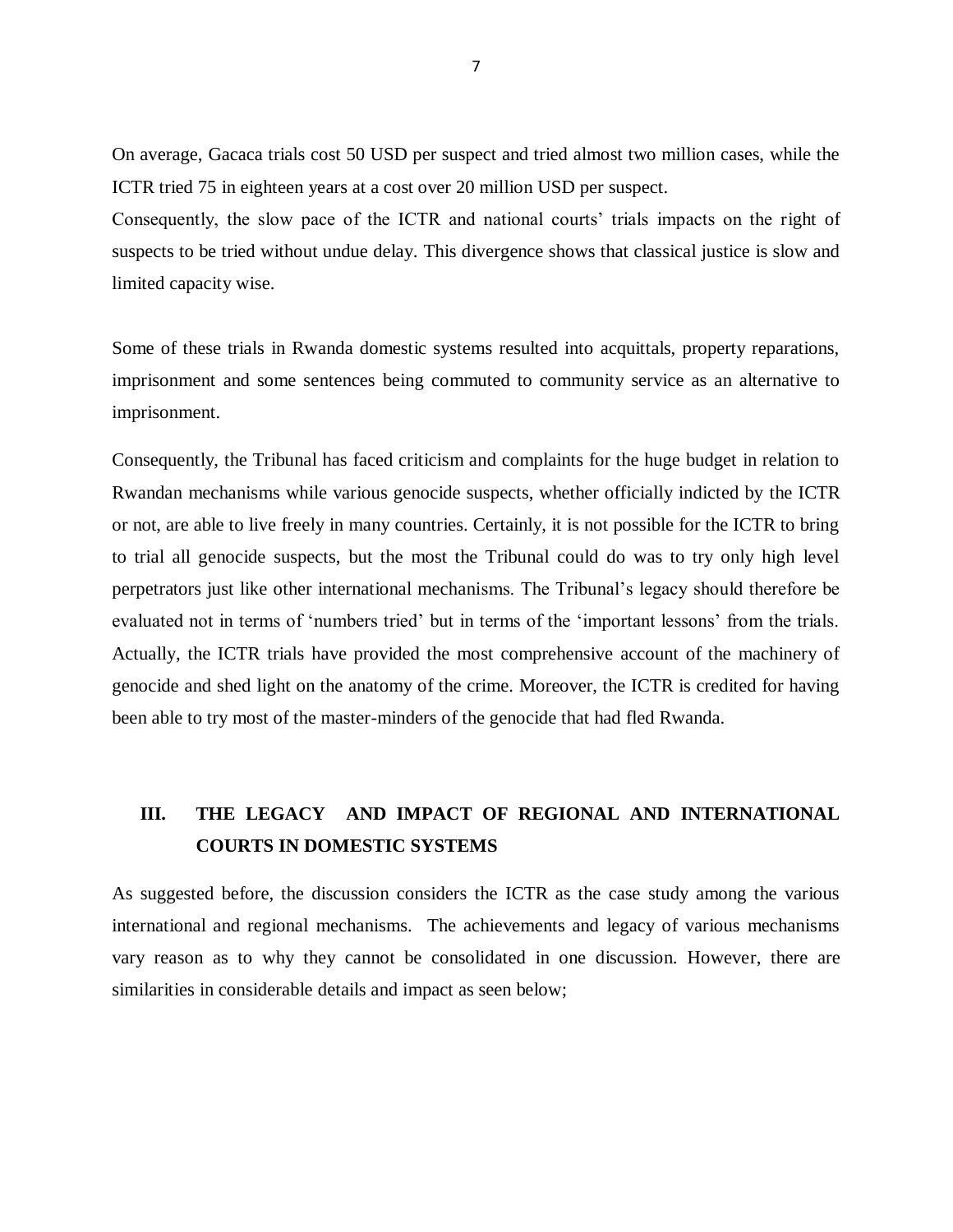#### **a) Legacy and Achievements of the Tribunal**

From the above analysis of representative cases, it is evident that amongst the Tribunal's main achievements, was the arrest and prosecution of high-ranking persons with a view to deciding their guilt or innocence, the creation of important historical records and the establishment of judicial precedents. Additionally, in performing its tasks, the Tribunal has conformed to fair trial standards envisaged under international instruments.

### **I. Development of International Criminal Law**

As demonstrated in the jurisprudence above, the ICTR has made an enormous contribution to the clarification of international criminal law. The judgments have clarified important aspects and principles of international law. This is true, in particular, for the elements of the crime of genocide. Thus, the Tribunal has single-handedly made clear that the psychological consequences of rape can amount to serious mental harm in terms of the genocide definition. Therefore, the Tribunal has characterized rape as a possible means of committing genocide. In addition, the Tribunal has elaborated on the legal qualification of incitement to genocide among media personalities. The trial chamber has confirmed that racist propaganda can amount to the crime against humanity of persecution. Finally, the Tribunal has refined the criteria for determining superior responsibility of both civilian and military leaders.

#### **II. Accountability for Leaders**

In an effort to punish those responsible for genocide, the ICTR was established in 1994 by the UN Security Council to try people who bear the greatest responsibility for the genocide. From the outset, the prosecutor focused on investigating and prosecuting individuals who had held important positions in Rwanda in 1994. The Tribunal's focus on leadership is illustrated by the fact that the accused who were apprehended included the former prime minister, fourteen ministers, seven prefects, twelve bourgmestres (mayors), high media personalities and several high-ranking military personnel.

This implies that, had it not been for the Tribunal's investigations, insistence upon their arrest and subsequent requests for transfer to Arusha, many of the master minders of the genocide who fled Rwanda would not have been brought to justice. After all, most countries have long been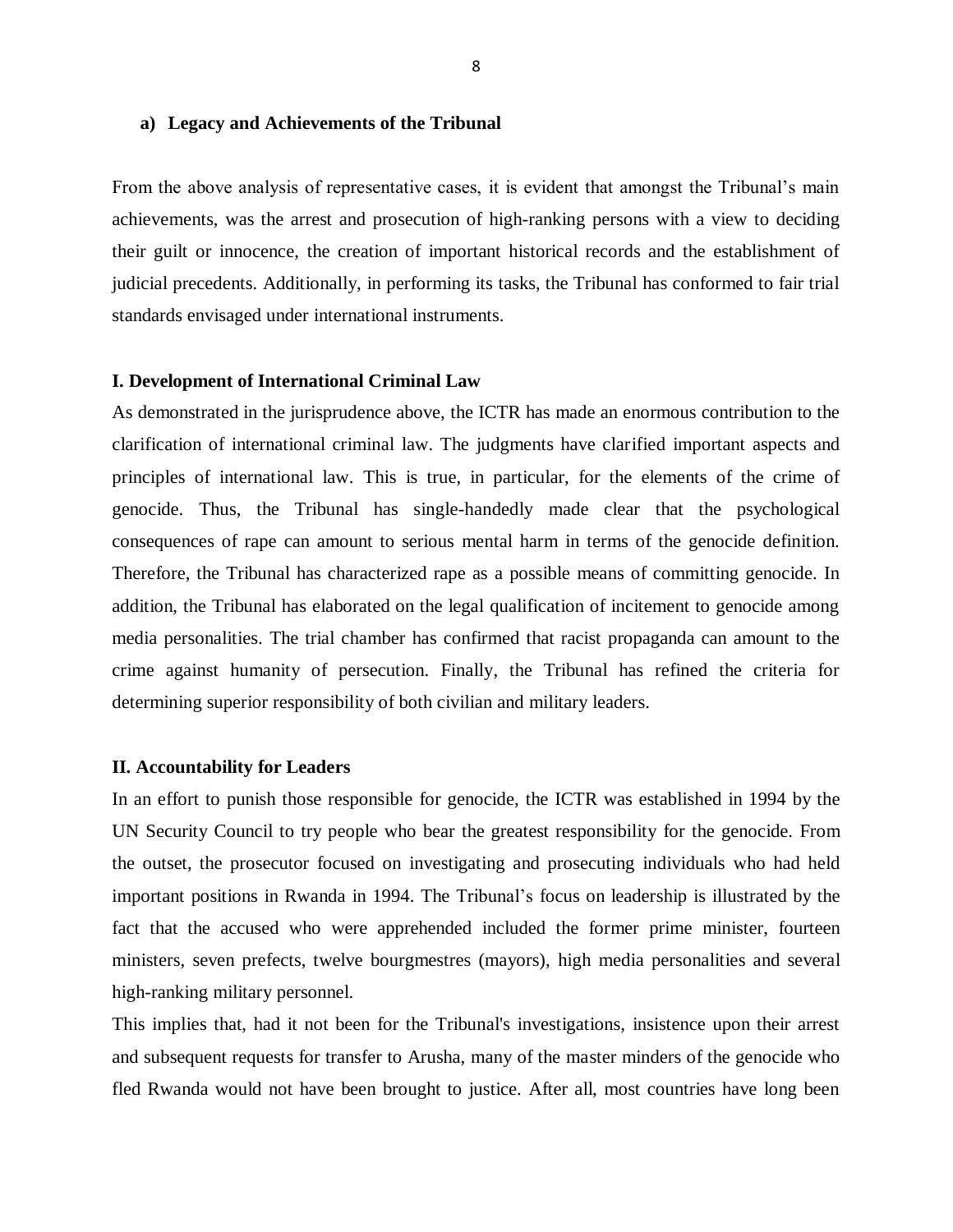unwilling to extradite suspects to Rwanda due to fear of violation of fair trial rights. There can be no doubt that the Tribunal's proceedings relating to persons in very high positions have sent a strong signal to the world, including the African continent, that the international community will not accept impunity for serious crimes. In this sense, the ICTR helps to promote accountability for human rights abuses and combating impunity at both national and international level.

In fact, two decades back, most of those accused of international crimes could seek refuge in other countries, quite convinced that that they would not be required to stand trial for their conduct. So, the establishment of the ICTR, along with that of the ICTY, has revived the idea of individual criminal responsibility as applied in the trial of German war criminals. Such a view is adequately supported by the statement of the Nuremberg International Military Tribunal (IMT) that 'crimes against international law are committed by men, not abstract entities, and only by punishing individuals who commit such crimes can the provisions of international law be enforced.' One can therefore credit the Tribunal for the international recognition of the crime of genocide committed in Rwanda, and for prosecuting some of the 'big fish' who could not have been apprehended by Rwanda.

### **III. Creation of a Historical Record**

The ICTR has been important in creating a historical record through its trials. The most comprehensive archives accessible today on the internet about the conflicts which engulfed Rwanda in 1994, and the consequences that resulted, are those held by the ICTR. The whole of the ICTR's jurisprudence is therefore a significant component of the country's history.

Establishing a historical record of what occurred during the conflict is an important contribution of the Tribunal in order to prevent historical revisionism.The ICTR has repeatedly determined that the crimes committed in Rwanda against the Tutsi were in fact genocide. This authoritative finding has set a clear course for the way the history of the conflict has been and will be written. This is particularly important given the very common perception in the late 1990s among large parts of the 'negationists' that the conflict was nothing more than a civil war.

Many judgments contain long discussions of the historical context in which the genocide was organised and executed.These judgments, especially of high ranking officials and politicians, have huge potential to help victims and the public in general to know the facts of massive crimes,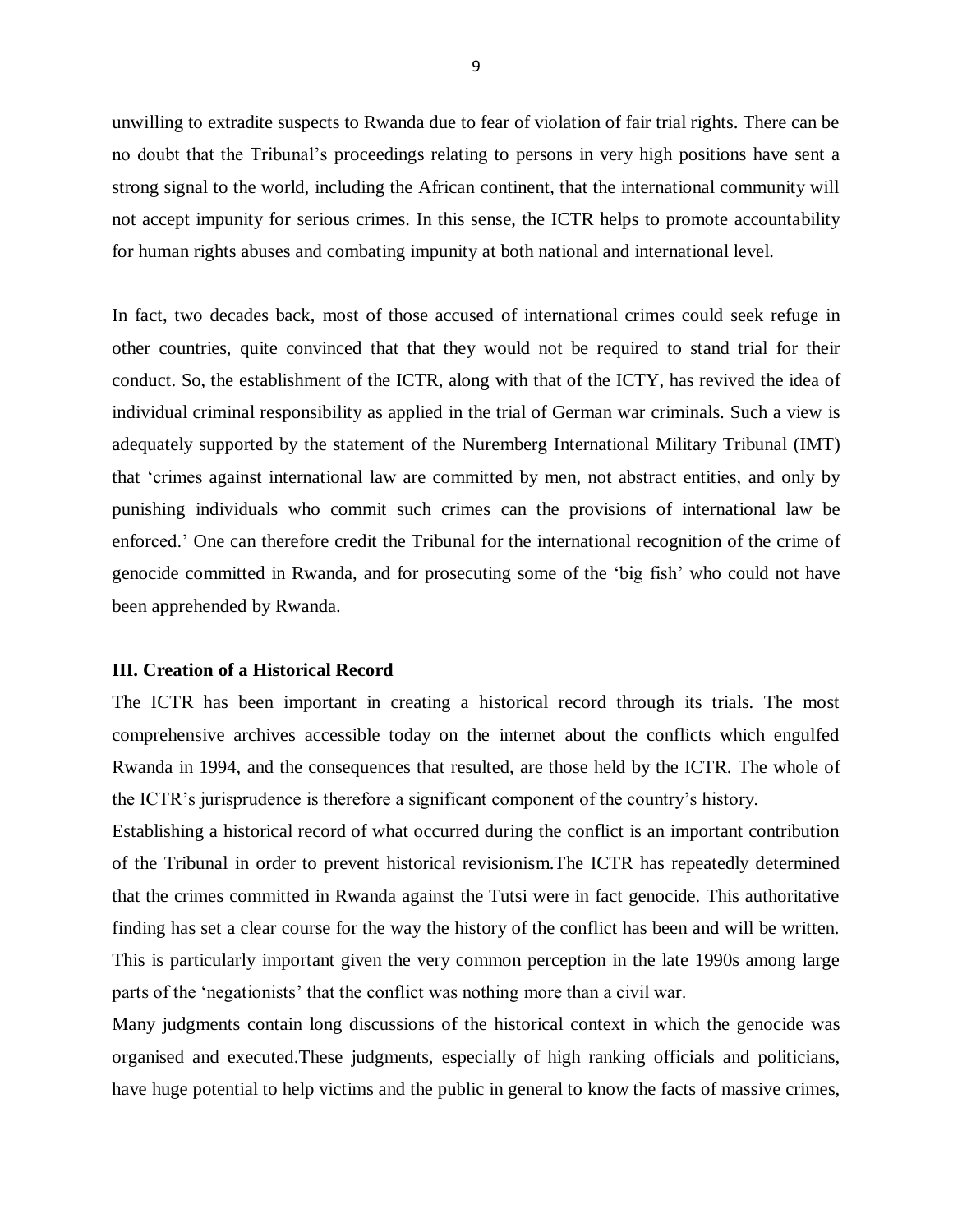and to contribute to mankind's collective memory of mass atrocity. Therefore, even when the defendants are acquitted, the facts regarding the massacre itself remain intact, demonstrating that trials can help to create a significant historical record.

### **Interim conclusion**

 $\overline{a}$ 

Therefore, the jurisprudence of the ICTR has clarified the framework of genocide as a core crime. And as put by Bornkamm, 'although the actual number of trials conducted in Arusha has been negligible; they have played a major part in shedding light on the anatomy of genocide. When taken as a whole, the judgments provide the most comprehensive account of the machinery of genocide.<sup>3</sup>

## **IV. CHALLENGES IN ENHANCING CONTRIBUTING AND NOT COMPETING MECHANISMS**

Despite the above achievements at both international and domestic level in carrying out parallel trials of suspects of international crimes; at times the approaches seemed to be competing hence affecting their contribution to effective justice by multifaceted approaches. Although under the principle of concurrent jurisdiction, the ICTR Statute gave primacy to the *ad hoc* Tribunal over national courts, it is sufficient to mention that the ICTR and Rwandan national mechanisms lacked a coherent and organised structure that links all the processes and allows the various systems to play complementary roles. This at times contributed to the overlap of international and domestic processes, and both formal and informal processes. For instance, it is a trite fact that the Tribunal and Rwandan courts often competed for defendants, in several instances requesting the same defendants from governments. E.g Froduard Karamira became the object of a brief 'tug of war' between the ICTR and the government of Rwanda but later he was deported

<sup>3</sup> P.C. Bornkamm, *Rwanda's Gacaca Courts: Between Retribution and Reparation,* (2012), at 28; W.A Schabas, *The UN International Criminal Tribunals: The Former Yugoslavia, Rwanda and Sierra Leone,* 1st edn, (2006), at 44 *et seq;* G. Mettraux, *International Crimes and the Ad hoc Tribunals,* (2005), at 21 *et seq*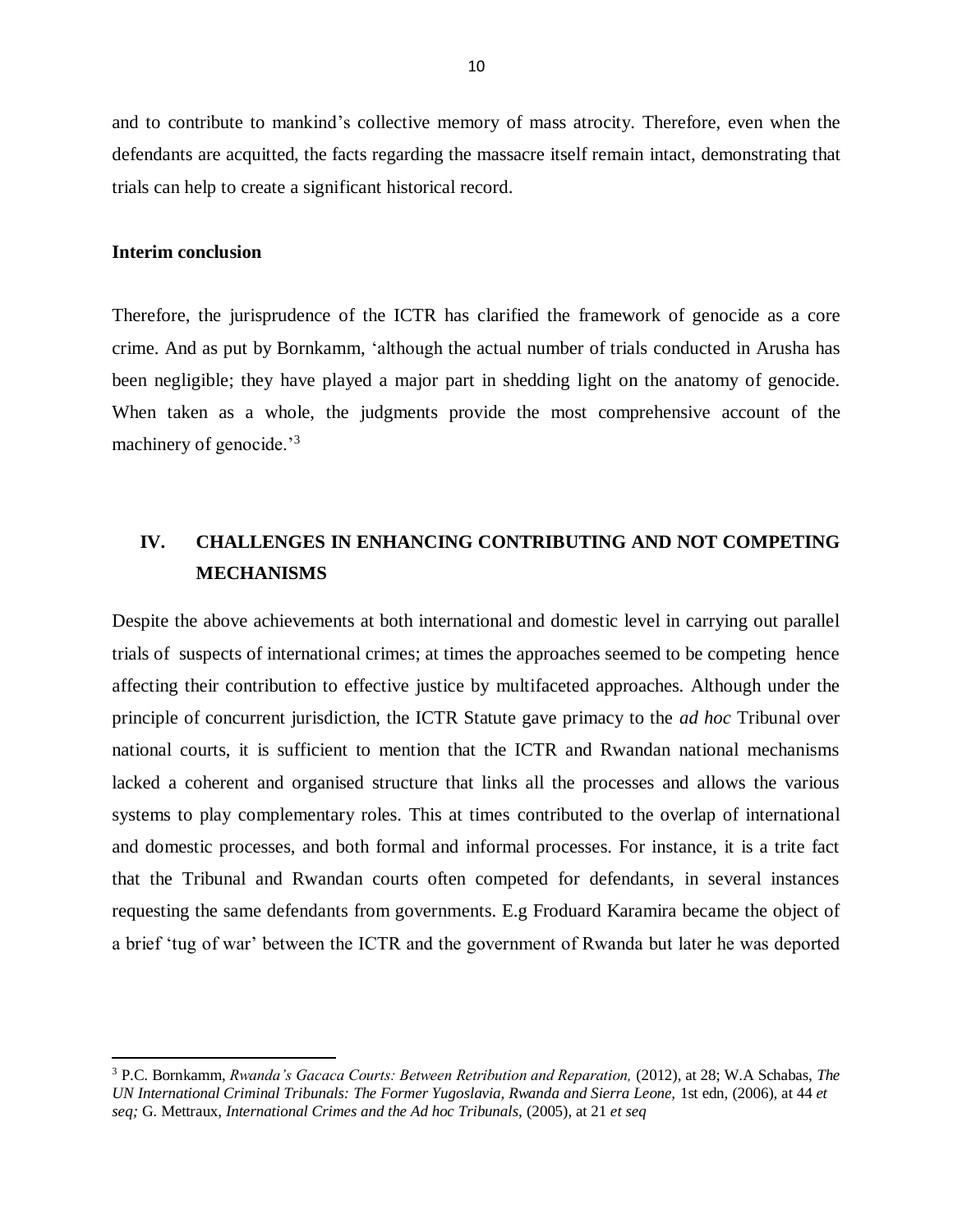to Rwanda from Ethiopia and was convicted to death sentence yet if he had been tried by the ICTR, he would have faced a maximum sentence of life imprisonment. <sup>4</sup> This reveals another problem between international and domestic systems which is the existence of prima facie differences in structure, laws, procedure, and sentencing options among the three systems<sup>5</sup> which tried genocide suspects for the same situation thereby yielded inequalities.

In view on these discrepancies, mentioned despite enormous achievements already discussed at the beginning, the question I leave behind is the following;

i) What are the key challenges and lessons emerging from the use of multifaceted justice mechanisms in the contemporary international legal order? (This encompasses domestic systems, regional and international courts)

It was also the objective of this discussion to examine the relationship between the Rwandan national mechanisms and the ICTR. An assessment of the efficiency of having these different institutions to prosecute the same crime but employing their own procedural rules and laws is paramount in this regard. This similarly applies to other international courts and regional mechanisms in terms of how they operate and relate to domestic legal approaches

The significance of this work lies in its attempt to show the problems that exist in having different approaches in the prosecution of the same international crimes and in our case even organized crimes. It views the problems from all sides revealing the disparities, and makes possible suggestions.

 $\overline{a}$ 

<sup>4</sup> This scenario shows one of the primary areas of conflict between the ICTR and national courts, namely the distribution of defendants between the two court structures. In cases where the ICTR and the government of Rwanda wanted custody of the same individual, the problem has often been which court to take custody. This is because the courts have overlapping jurisdictions despite their differences in structure and procedures. If the relationship is not coordinated, the gaps in the allocation of judicial competence to prosecute core crimes may lead to a situation where criminals may escape prosecution, first at the national level, and, if need be, at the international level or even at regional level.

<sup>5</sup> ICTR, Gacaca and National courts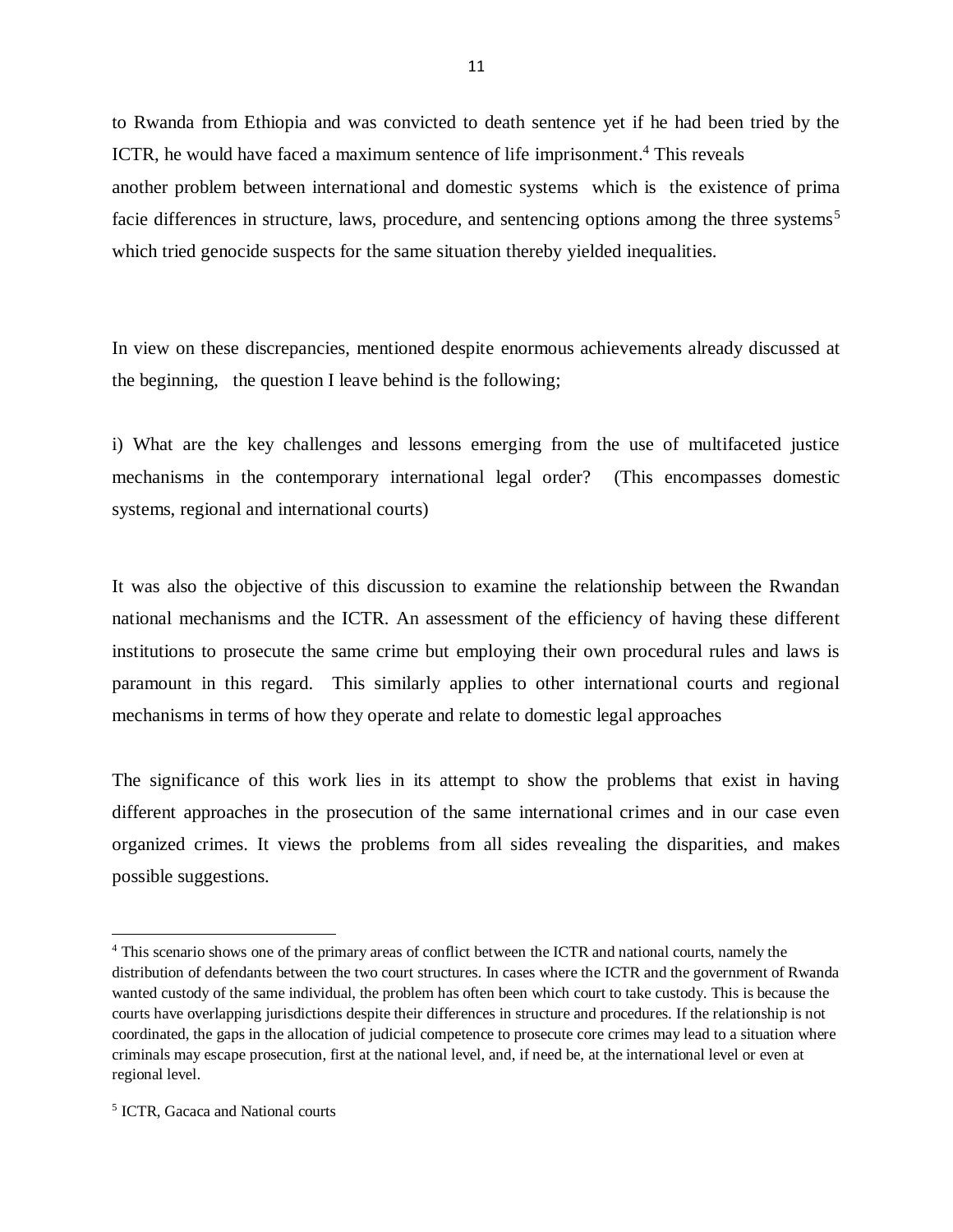In fact, taking Rwanda's approach as a case study offers a number of lessons to be learnt, not only by the international courts but also by other domestic jurisdictions. Many of the shortcomings it addresses are not exclusive to Rwanda. Rwanda is merely presented as a 'guinea pig' for the parallel use of differing justice mechanisms over the crime of genocide and other international crimes. In addition to highlighting major achievements of each mechanism, this presentation significantly suggests coherent options of how national and international relationship can be structured.

Apart from experience, prominent authors have also called for caution in ensuring effective contribution to justice instead of competition of multifaceted approaches. For instance, Ramer argues that this emerging system of international criminal law consists of unclear lines and procedures which may potentially lead to competing claims to jurisdiction.<sup>6</sup> Indeed, other authors, such as Werle, assert that the parallel existence of direct and indirect enforcement mechanisms can lead to situations in which national and international courts simultaneously claim jurisdiction to prosecute.<sup>7</sup> This is because both jurisdictions have the potential to address in parallel, the same disputes involving the same parties and issues.<sup>8</sup>

### **V. CONCLUSION AND RECOMMENDATIONS**

 $\overline{\phantom{a}}$ 

Therefore, after assessing the contributions, achievements and shortcomings of the courts, this part proposes solutions to raised challenges from the experience of Rwandan national courts and the ICTR, which are particularly addressed to current international and regional legal systems in operation.

<sup>6</sup> S.R. Ramer and J.S. Abrams, *Accountability for Human Rights Atrocities in International Law: Beyond the Nuremberg Legacy*, 2nd edn, (2001), at 187 *et seq*;

<sup>7</sup> G. Werle, *Principles of International Criminal Law*, 2nd edn, (2009), at 81, MN 223; W.N. Ferdinandusse, *Direct Application of International Criminal Law in National Courts,* (2006), at 1 and 270 *et seq*;

<sup>8</sup> See C. Mibenge, 'Enforcing International Humanitarian Law at the National Level: The Gacaca Jurisdictions of Rwanda,' 7 *Yearbook of International Humanitarian Law,* (2004), at 424; M.H Morris, 'The Trials of Concurrent Jurisdictions: The Case of Rwanda,' 7 Duke *Journal of Comparative and International Law,* (1997), at 349 *et seq*; G. Werle, *Principles of International Criminal Law*, 2nd edn, (2009), at 82, MN 226.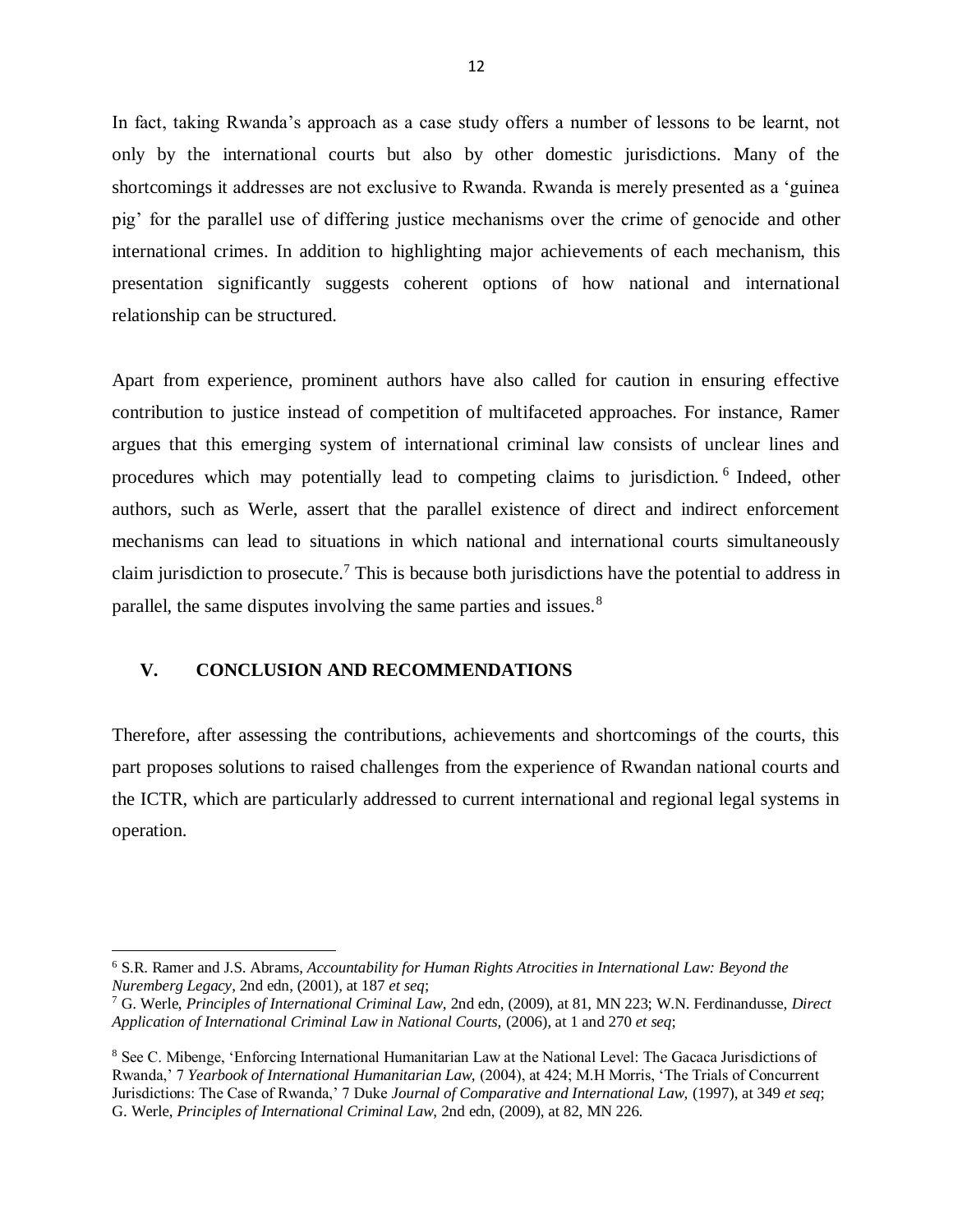As a solution, we suggest a comprehensive legal framework as the starting point towards a harmonised and coordinated relationship. Though the ICTR closed down**,** its existence provides lessons that interactions between international and national courts in post-conflict societies should have well established legislation so that parallel jurisdiction does not lead to competing claims, but mutual partnership in the repression and prevention of serious crimes.

In spite of the differences and inequalities resulting from the use of various accountability mechanisms under study, recourse to a single mechanism would still not have been the appropriate model to the post-genocide situation because of various reasons; a) the ICTR alone would not have been able to try all the genocide perpetrators given its slow speed; b) It was also uncertain that regular trials could be completed faster in a domestic system while guaranteeing all the fair trial rights of the accused; and c) Gacaca courts would have not been able to deal with the complex genocide matters of high level perpetrators single-handedly, mainly due to the lack of legal training.

Hence, one can assert that the specific focus on the complementary sample approach in solving Rwandan conflicts was the realistic way for Rwanda to establish reconciliation, accountability, and justice through the combined efforts of the ICTR, national courts and Gacaca processes.

Therefore, based on the positive trends and transformations of parallel trials over Rwandan genocide suspects, a multifaceted approach is suggested for post-conflict societies with large scale perpetrators and broken relationships so as to foster accountability at the international level, and enhance reconciliation through local mechanisms. In particular, such an approach can surely be recommended in the great lakes region of Africa that has been plagued by wars characterised by gross violations of human rights on the basis of ethnicity, nationality, racial or religious grounds.

In regard to the optimal relationship between the various courts, international tribunals need to complement rather than to supersede the jurisdiction conferred on national courts. This possibly explains why the complementarity principle of the International Criminal Court may be the recommended remedy where there is a prevalence of national courts other than the absolute